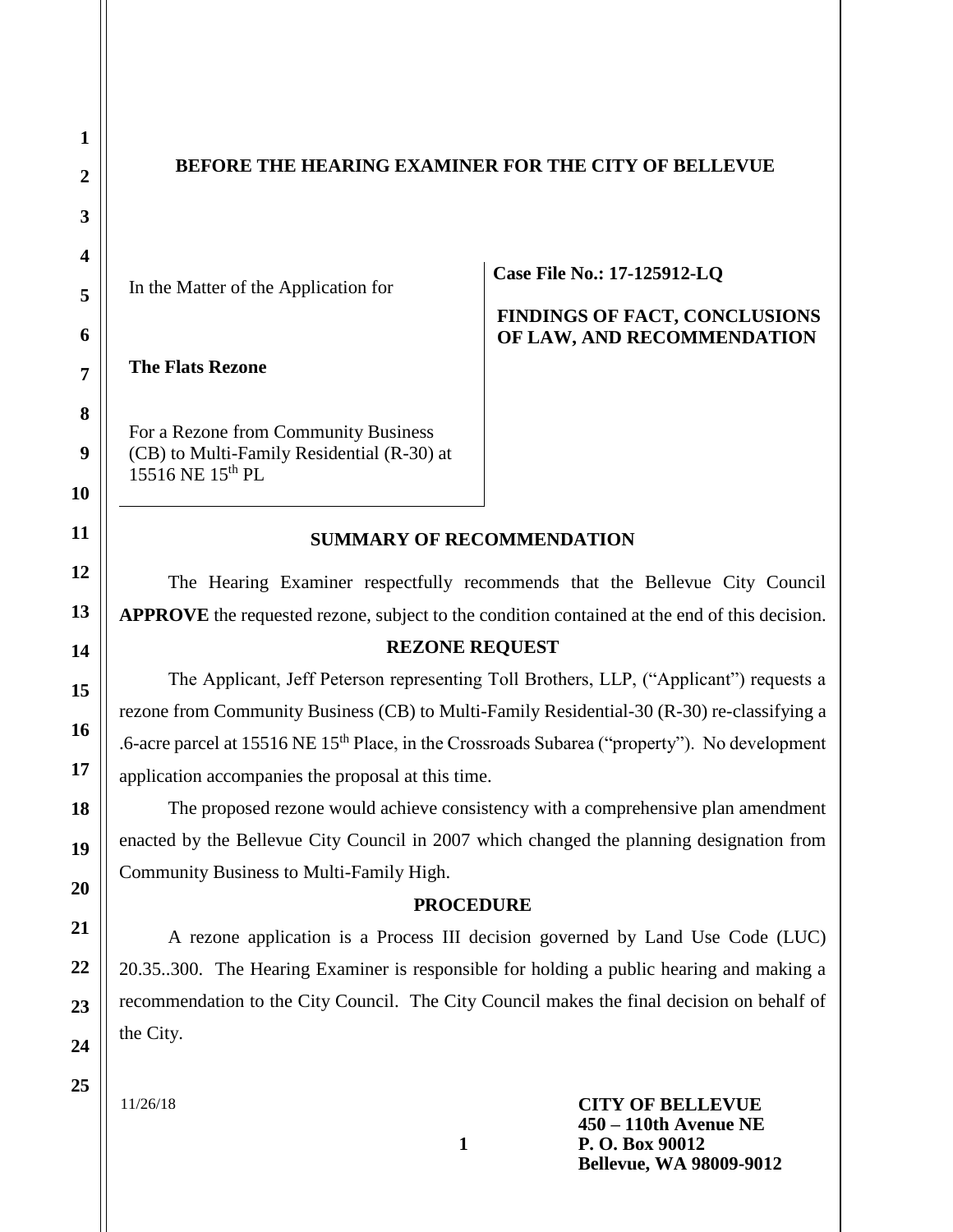A Notice of Application was published in the City of Bellevue's Weekly Permit Bulletin on November 2, 2017. Notice was mailed to property owners within 500 feet of the property. The Department held a public meeting on November 21, 2017. No one from the public attended the meeting.

The Development Services Department ("Department") published a recommendation of approval with conditions on October 25, 2018. The Department also published a Determination of Non-Significance ("DNS") on the project pursuant to BCC Chapter 22.02.

After appropriate public notice, the Hearing Examiner held a hearing on November 8, 2018 at six p.m. in the Bellevue City Council Chambers. The Applicant was represented by Brent Carson, Van Ness Feldman LLP. The Department was represented by Matt McFarland, Assistant City Attorney, City of Bellevue, 450  $110<sup>th</sup>$  Avenue NE, P. O. Box 90012, Bellevue, Washington 98009, and the owner of a neighboring parcel, Kasar Investments, was represented by Alex Sidles, Bricklin & Newman LLP. Leah Chulsky, Land Use Reviewer, made the presentation on behalf of the Department.

Several people testified at the public hearing. On behalf of the applicant, Jennifer Bushnell and Jeff Peterson testified. On behalf of Kasar Investments, Sam Ngai and Brian O'Connor testified.

As required by the code, the Hearing Examiner must issue his or her decision within 10 working days of the hearing.

#### **FINDINGS OF FACT**

1. Prior to April 2, 2007, the property was designated Community Business and located in District E of the Crossroads Subarea Plan. The property was subject to a multi-family housing limit identified within the Crossroads Subarea Plan, which places a maximum of 400 total housing units within District E. In 2006, the City of Bellevue initiated a Comprehensive Plan Amendment ("CPA") (File No. 05-114492-AC) to the Crossroads Subarea and the Crossroads Center Plan.

2. The CPA process included amendments that affected the property. It was determined that the property was more appropriately located within District F because the predominant uses within District F are multi-family apartments and homes. Because the property is set back from 156<sup>th</sup> Avenue NE, it has limited potential for commercial development.

11/26/18

**CITY OF BELLEVUE 450 – 110th Avenue NE P. O. Box 90012 Bellevue, WA 98009-9012**

**1**

**2**

**3**

**4**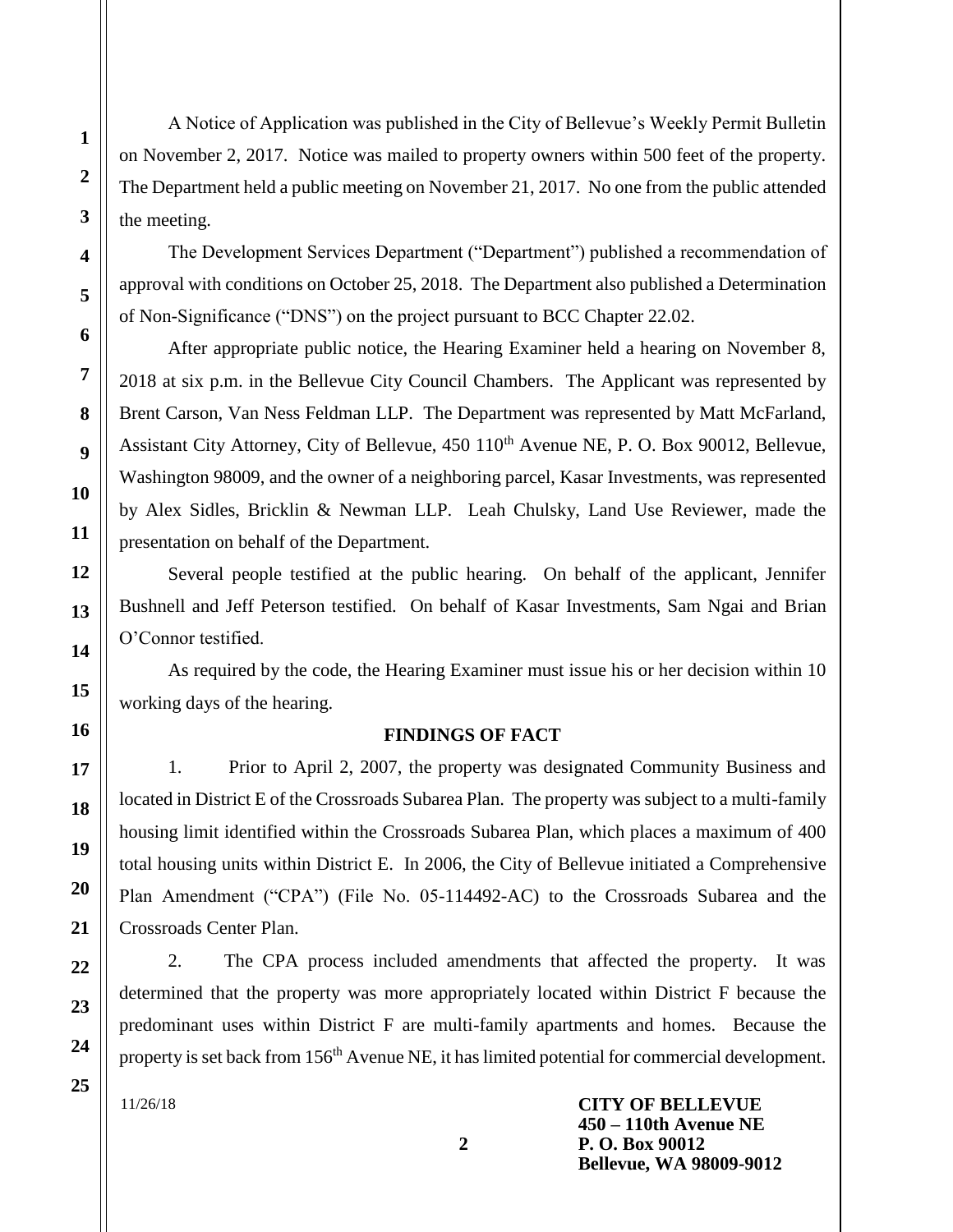3. Ultimately, after appropriate public process, the Bellevue City Council adopted the amendments that changed the boundary of District E so that it would no longer include the property, and instead, the property is now included within District F and the comprehensive plan designation changed from Community Business to Multi-Family High. City of Bellevue Ordinance 5729 (Exhibit 1 at 43). The zoning was not changed at that time, however, and the property continues to be zoned Community Business, a zoning classification inconsistent with the new plan designation adopted in the CPA.

4. A property immediately east of the property owned by Kasar Investments and doing business as an Ivar's Restaurant ("Ivar's Site") remains within District E and is zoned as Community Business ("CB"). The Kasar property abuts a property zoned R-30 to the north.

5. The applicant is proposing a rezone for the property to bring the zoning classification into conformance with the comprehensive plan designation. The new zoning classification would be R-30. Although there are no other development applications filed at present, the applicant plans to construct four, four-story residential buildings comprised of 22 units along with necessary frontage improvements and associated utility infrastructure. Exhibit 1 at 66.

6. The Bellevue City Code contains a Transition Area Design District at LUC Chapter 20.25B. The Transition Area Design District provides a buffer between residential uses in a residential land use district and an adjacent land use district which permits development at a much higher intensity. Where multi-family residential development is planned adjacent to commercial development, the development within the overlay district is required to incorporate elements in the site design and building design to soften its impacts and building design to result in a compatible transition, including setbacks.

7. An effect of the proposed rezone of the property to R-30 is that there will be setbacks imposed on the Ivar's site, which is adjacent to the property and zoned Community Business. Referring to the Ivar's site, one of the public comments in the rezone application process stated:

Approval of the Rezone will be materially detrimental to the property to the immediate east of the subject property (Ivar's site) as it will increase setback and landscaping along their western property line and additional tree retention requirements which will impact the redevelopment permitted onsite.

**3**

11/26/18

**CITY OF BELLEVUE 450 – 110th Avenue NE P. O. Box 90012 Bellevue, WA 98009-9012**

**1**

**2**

**3**

**4**

**5**

**6**

**7**

**8**

**9**

**10**

**11**

**12**

**13**

**14**

**15**

**16**

**17**

**18**

**25**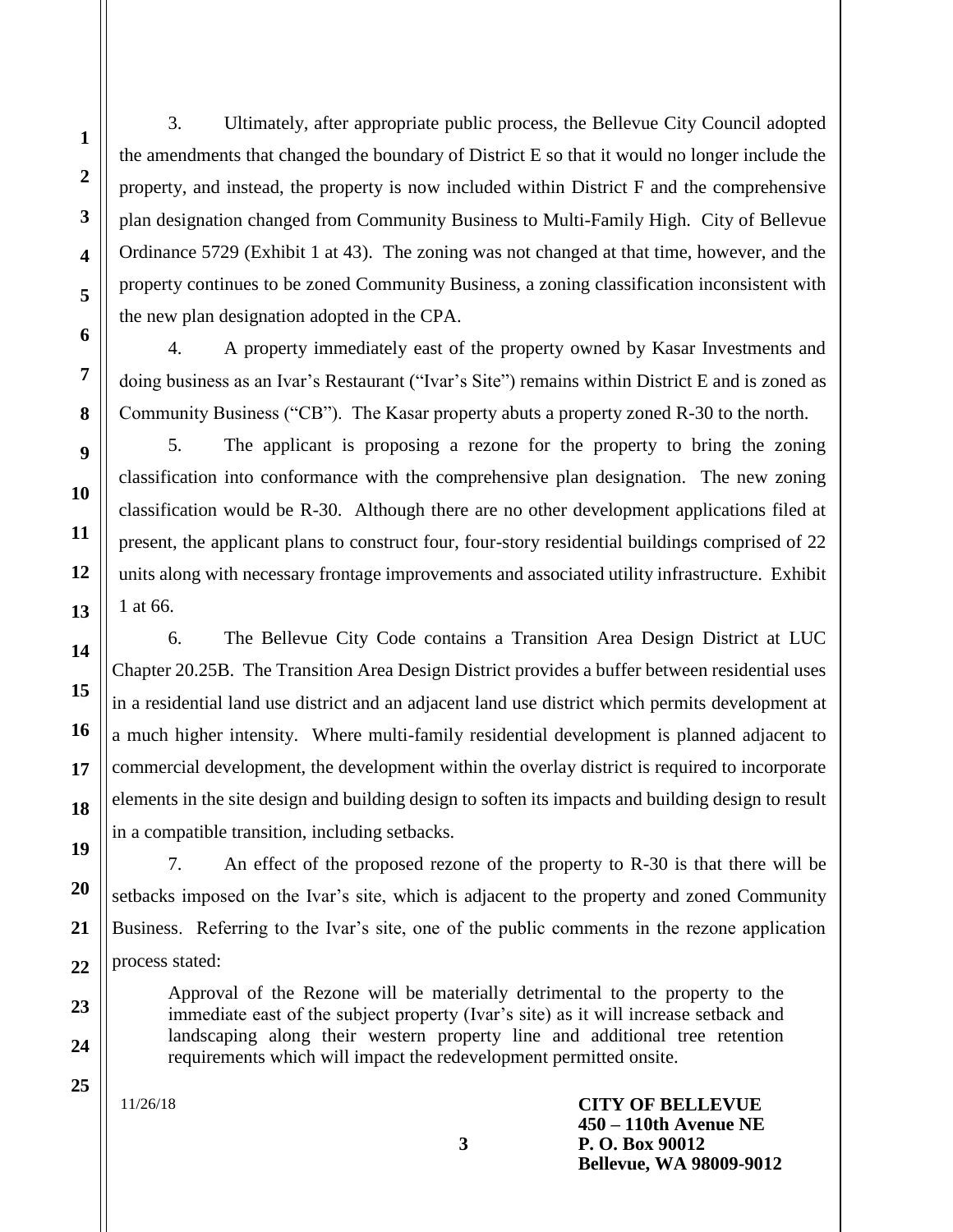November 21, 2017. Exhibit 1 at 32.

8. The Staff Report states that

If the Rezone is approved, the building setback from the western property line would increase from 0 to 30 feet. . . [R]edevelopment of the Ivar's site may be [subject to] impacts since any new structure will need to comply with the 30-foot setback. However at this time, no building or land use permits have been applied for or are under review for the Ivar's site. . .

The required landscape buffer would increase from eight feet to 20 feet. The required landscape buffer may be modified pursuant to LUC 20.20.520.J...

Exhibit 1 at 33-34.

**1**

**2**

**3**

**4**

**5**

**6**

**7**

**8**

**9**

**10**

**11**

**12**

**13**

**14**

**15**

**16**

**17**

**18**

**19**

**20**

**21**

**22**

**23**

**24**

**25**

9. The open record public hearing was convened on this rezone application on November 8, 2018 at 6:00 p.m. in the Bellevue City Council chambers. Represented at the hearing were the Applicant and the owner of the Ivar's site, Kasar Investments. Kasar included in the record a real estate appraisal indicating that the new buffer requirements that would be imposed as a result of the rezone of the adjacent property would reduce the value of the Ivar's site. Exhibit 1 at 266-348. The estimate is that the loss in value to the Ivar's site due to this rezone would be \$492,000, or about 17% of the value of the property, based on potential redevelopment as multi-family housing. *Id.* at 268. Kasar's attorney pointed out that Kasar currently has a zero-foot setback along its shared property line with the Applicant, and an eightfoot landscape buffer requirement along the shared property line. Exhibit 5 at 2. There is already a 30-foot setback on the north side of the property and the rezone would require another 30-foot setback on the west side. According to Kasar's attorney, the new 30-foot setback constitutes a material detriment to the Ivar's site, and a reason the rezone should not be granted.

10. The Applicant and the Department disputed the assertion that the rezone will result in material detriment to the Ivar's site. The Applicant asserts several theories to argue that the claim of material detriment is unsupported and speculative. Exhibit 3 at 3. First, since the application is for a rezone only, without a development application, any effects from the rezone are speculative. Second, the approval of the rezone does not trigger any change in use on the Ivar's site. The new 30-foot setback would only apply if Kasar decided to redevelop the Ivar's site. The Applicant cites LUC 20.25B.020.B.9, which states: "Where a transition area abuts a single-family or multifamily district and all properties that would receive the transition

11/26/18

**CITY OF BELLEVUE 450 – 110th Avenue NE P. O. Box 90012 Bellevue, WA 98009-9012**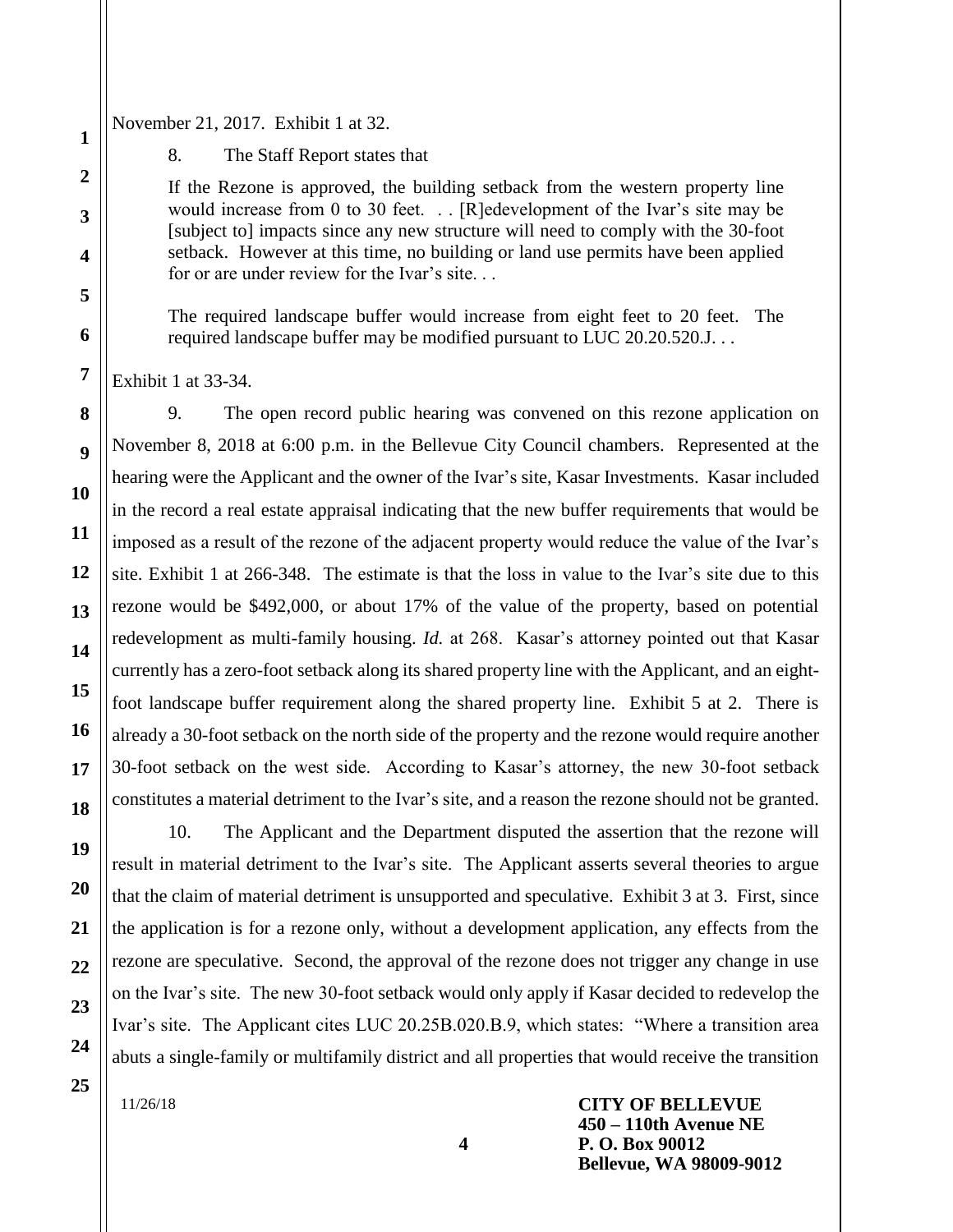are developed with legally permitted nonresidential uses, the requirements of this part shall not apply." *Id.* at 3-4. Applicant argues and the Department confirms that since the Ivar's site is developed as a parking lot in that area, the rezone would not trigger the requirements of LUC Chapter 20.25B on the Ivar's site. *Id.* at 4.

11. The Applicant argues that further, even if the requirements of LUC 20.25B are triggered, Kasar cannot establish material detriment based on pure speculation about how the requirements might apply to a hypothetical development proposal for the Kasar property. *Id.*  The Applicant finally points out that Kasar had over a decade's worth of notice about this designation change, and yet never sought to re-develop the property. The Department also points out that Kasar could have appealed the CPA designation change in 2007 but did not. Exhibit 1 at 34.

12. Any finding of fact which is a conclusion law herein which may be deemed a finding of fact is hereby adopted as such, and vice versa.

# **CONCLUSIONS OF LAW**

1. The Hearing Examiner has jurisdiction over this application. Under LUC

20.35.340.A, the following recommendation criteria apply:

The Examiner shall recommend approval or approval with conditions or modification if the applicant has demonstrated that the proposal complies with the applicable decision criteria of the Bellevue City Code. The applicant carries the burden of proof and must demonstrate that a preponderance of the evidence supports the conclusion that the application merits approval or approval with modifications. In all other cases, the Hearing Examiner shall recommend denial of the application.

2. Under LUC 20.35.340.C, **t**he Hearing Examiner may include conditions to

ensure the proposal conforms to the relevant decision criteria.

3. LUC 20.35.340.D provides the relevant requirements for the Hearing

Examiner's recommendation to the City Council:

D. **Written Recommendation of the Hearing Examiner.** The Hearing Examiner shall within 10 working days following the close of the record distribute a written report including a recommendation on the public hearing. The report shall contain the following:

**5**

1. The recommendation of the Hearing Examiner; and

11/26/18

**1**

**2**

**3**

**4**

**5**

**6**

**7**

**8**

**9**

**10**

**11**

**12**

**13**

**14**

**15**

**16**

**17**

**18**

**19**

**20**

**21**

**22**

**23**

**24**

**25**

**CITY OF BELLEVUE 450 – 110th Avenue NE P. O. Box 90012 Bellevue, WA 98009-9012**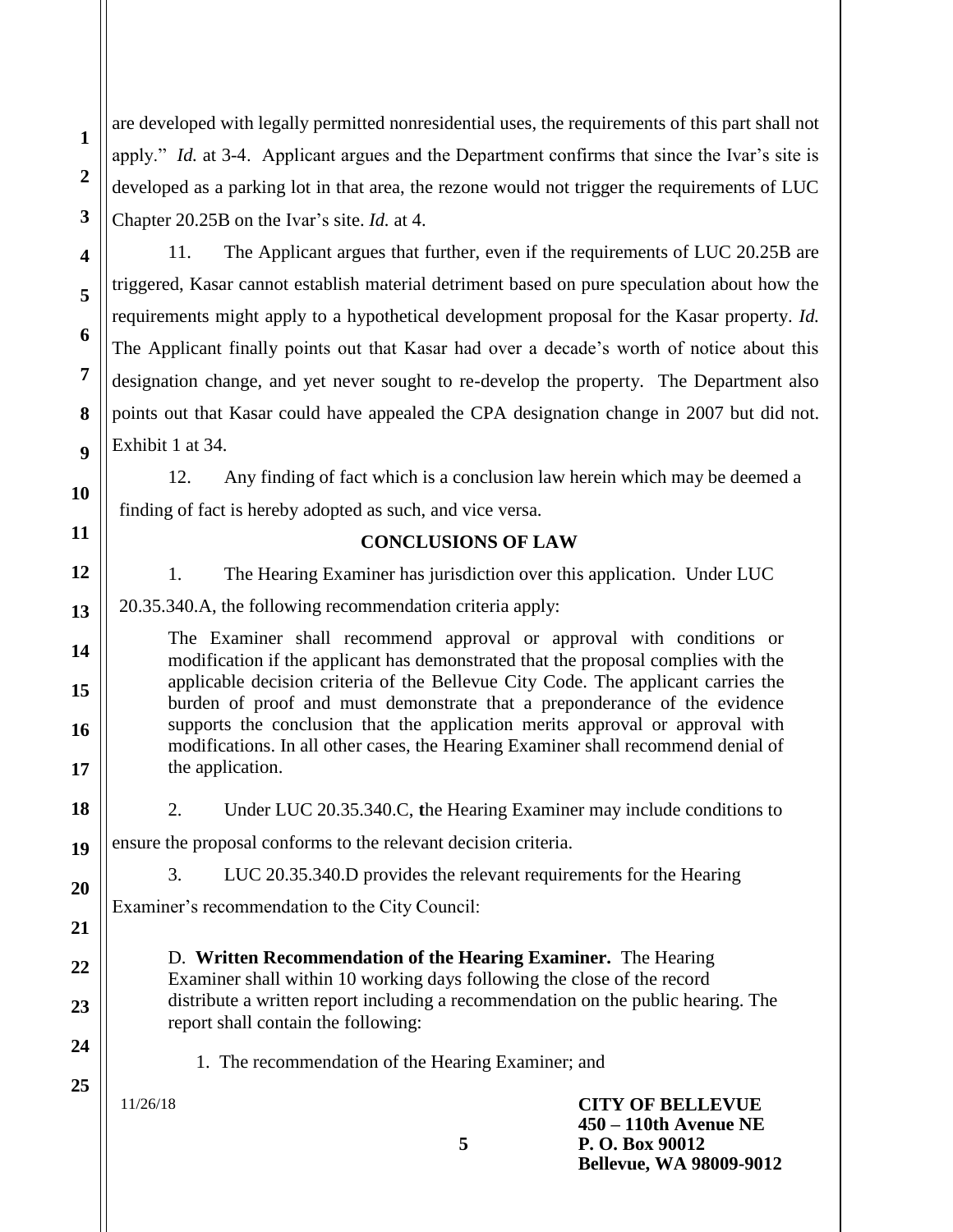| 1              | 2. Any conditions included as part of the recommendation; and                                                                                                                                                                               |
|----------------|---------------------------------------------------------------------------------------------------------------------------------------------------------------------------------------------------------------------------------------------|
| $\overline{2}$ | 3. Findings of facts upon which the recommendation, including any<br>conditions, was based and the conclusions derived from those facts; and                                                                                                |
| 3<br>4         | 4. A statement explaining the process to appeal the recommendation of the<br>Hearing Examiner; and                                                                                                                                          |
| 5              | 5. The date on which the matter has been scheduled for consideration by the<br>City Council and information on how to find out whether the Examiner's                                                                                       |
| 6              | recommendation has been appealed.<br>4.<br>A property may be rezoned if the proposal meets the criteria contained in LUC                                                                                                                    |
| 7              | 20.30A.140:                                                                                                                                                                                                                                 |
| 8              |                                                                                                                                                                                                                                             |
| 9              | A. The rezone is consistent with the Comprehensive Plan; and                                                                                                                                                                                |
| 10             | B. The rezone bears a substantial relation to the public health, safety, or welfare;<br>and                                                                                                                                                 |
| 11             | C. The rezone is warranted in order to achieve consistency with the                                                                                                                                                                         |
| 12             | Comprehensive Plan or because of a need for additional property in the proposed<br>land use district classification or because the proposed zoning classification is<br>appropriate for reasonable development of the subject property; and |
| 13<br>14       | D. The rezone will not be materially detrimental to uses or property in the<br>immediate vicinity of the subject property; and                                                                                                              |
| 15             | E. The rezone has merit and value for the community as a whole.                                                                                                                                                                             |
| 16             | 5.<br>The Staff Recommendation has done a very thorough job of documenting how                                                                                                                                                              |
| 17             | the proposal meets the requirements for rezone approval and the Hearing Examiner                                                                                                                                                            |
| 18             | incorporates the discussion contained in Exhibit 1 at 35-37 by reference in its entirety as a part                                                                                                                                          |
|                | of this recommendation. The only criteria that requires more discussion is LUC 20.30A.140.D:                                                                                                                                                |
| 19             | whether the rezone will be materially detrimental to uses or property in the immediate vicinity.                                                                                                                                            |
| 20             | A claim of material detriment can be demonstrated if the loss can be measured<br>6.                                                                                                                                                         |
| 21             | and is based on well-founded concerns. City of Medina v. T-Mobile USA, Inc. 123 Wn. App.                                                                                                                                                    |
| 22             | 19, 32, 95 P.3d 377 (2004) (relying on market studies to determine whether loss will occur).                                                                                                                                                |
|                | However, the proffered evidence must be particularized; it cannot be based on generalized                                                                                                                                                   |
| 23             | fears. Washington State Dept. of Corrections v. City of Kennewick, 86 Wn. App. 521, 532,                                                                                                                                                    |
| 24             | 937 P.2d 1119 (1997). There must be more than speculative concerns about the possible                                                                                                                                                       |
| 25             | <b>CITY OF BELLEVUE</b><br>11/26/18                                                                                                                                                                                                         |

ll

**6**

**450 – 110th Avenue NE P. O. Box 90012 Bellevue, WA 98009-9012**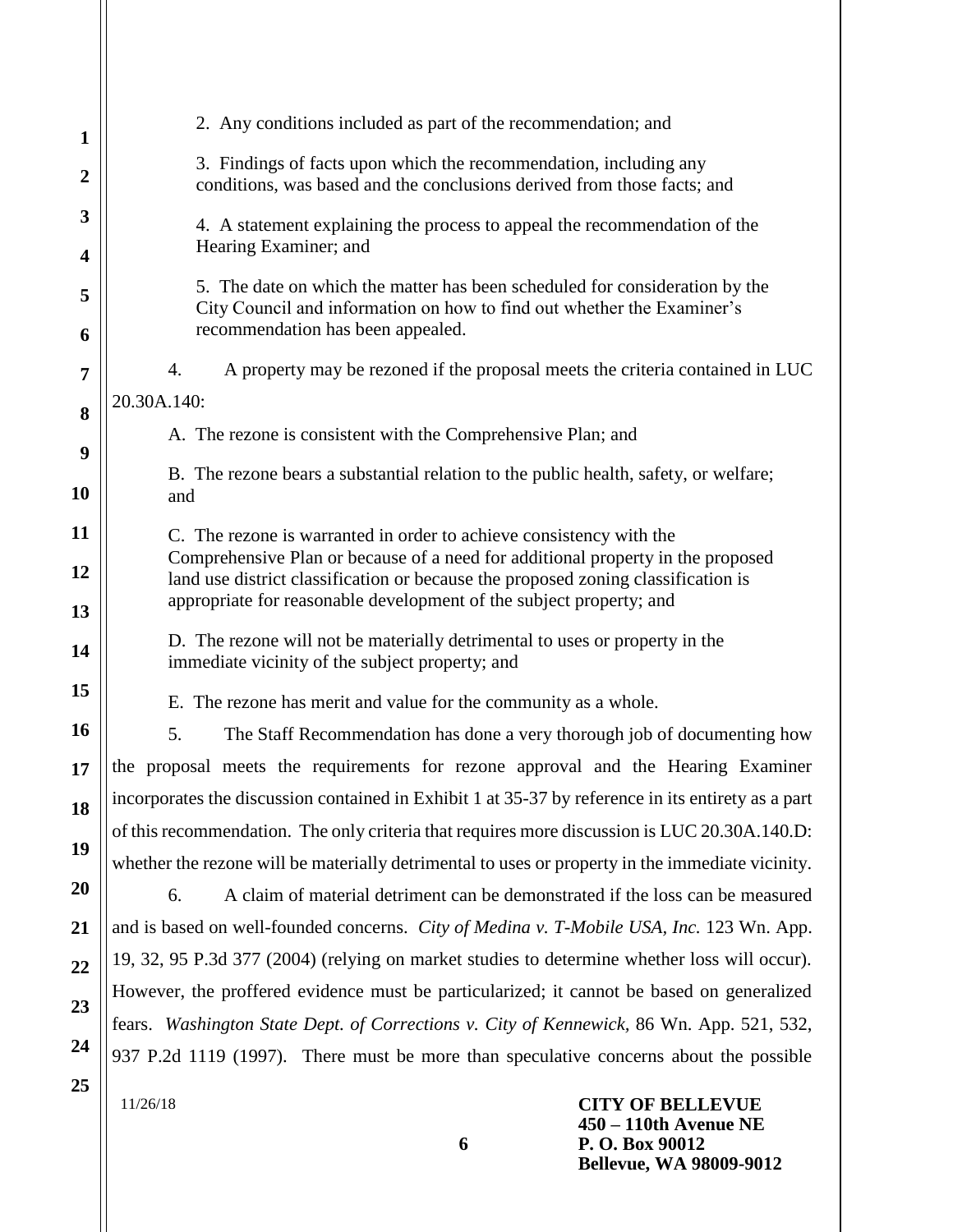impacts; with no specific plans to review, the impacts are unknown. *Henderson v. Kittitas Cy.,*  124 Wn. App. 747, 757, 100 P.3d 842, 847 (2004).

7. While the appraisal submitted by Kasar raises the possibility of loss in value to the Ivar's site due to this rezone, it does not provide more than speculation on how the property might be developed and how the setback requirements of the Transition Overlay District might affect future specific development plans for the property, as there were none provided as evidence. Kasar has not submitted a development proposal, even though it had over a decade to do so after the comprehensive plan designation changed on the adjacent Toll property. In addition, when and if Kasar decides to redevelop, the City's requirements may differ and it is impossible to know how the Ivar's site may be affected by the Transition Overlay District, or even whether the requirement will still be applicable at that time. In addition, Kasar may petition the City to re-designate and rezone its property if it wishes to develop multi-family housing on its property, as the appraisal it submitted indicates.

8. Kasar's appraisal was submitted to establish asserted material detriment. The value was determined by assuming Kasar would develop at 30 units per acre, which would more than likely require a rezone. Exhibit 1 at 268. In the event Kasar's property is rezoned to R-30, the Transition Overlay District would no longer be applicable to its property.

9. Even if the rezone approval were to result in some loss of value to the Ivar's site, the gravamen is the City's 2007 comprehensive plan amendment. This proposal is for an implementing rezone to effectuate that plan designation. Kasar could have but did not appeal the CPA within 60 days to the Growth Management Hearings Board. Kasar could have also appealed the City's implementing development regulations in the Transition Area Overlay District ordinance within 60 days to the Growth Management Hearings Board, but did not. This rezone conforms to those prior–adopted designations and policy choices; therefore, the Hearing Examiner recommends approval of the rezone.

10. Based on the evidence in the record, the Applicant has met its burden to show that the rezone application should be approved. The adjacent property owner, Kasar, has not demonstrated that approval of the rezone will result in material detriment to its property. Kasar's claims are too speculative and remote to require denial of the rezone application.

**7**

11/26/18

**CITY OF BELLEVUE 450 – 110th Avenue NE P. O. Box 90012 Bellevue, WA 98009-9012**

**25**

**1**

**2**

**3**

**4**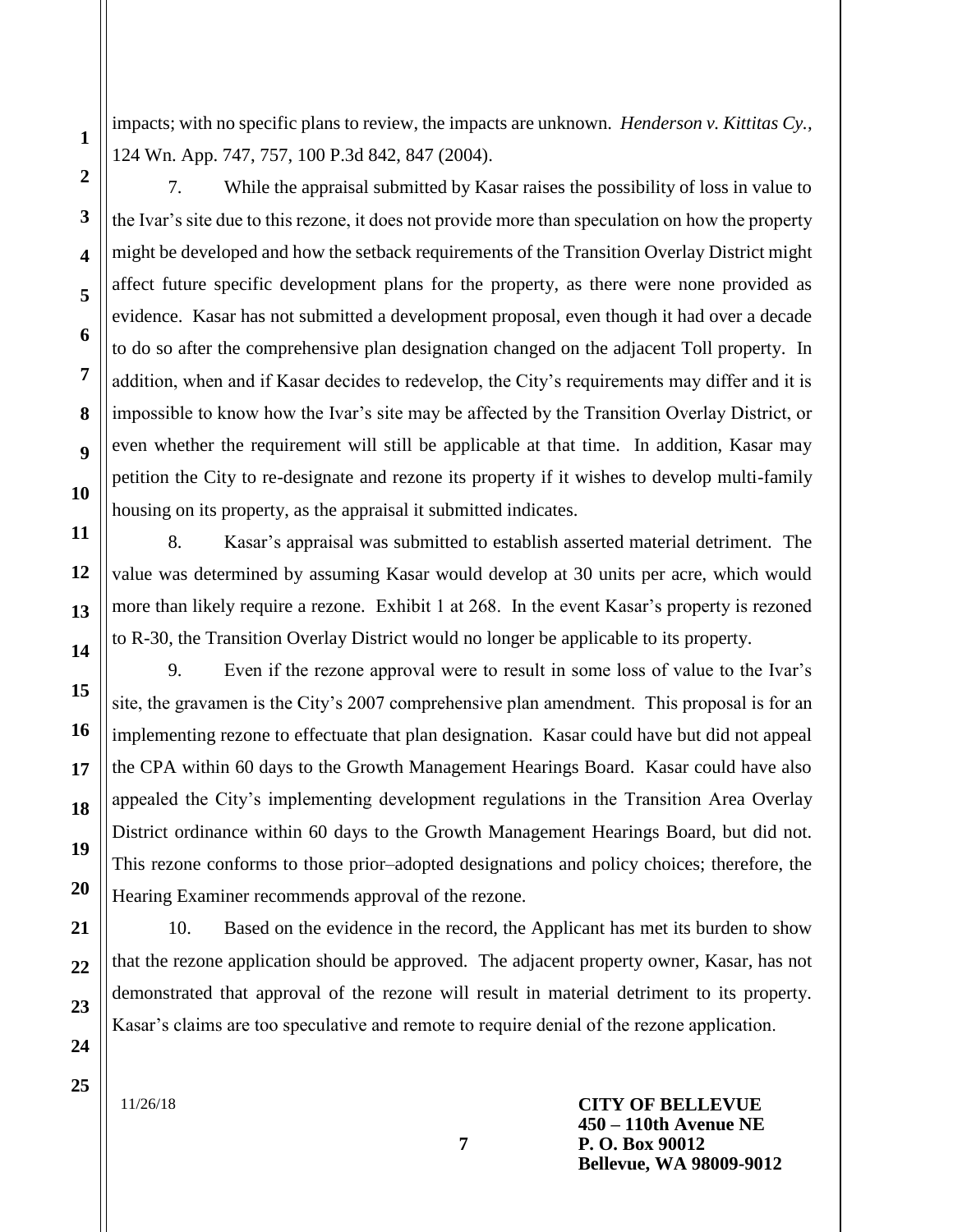| $\mathbf{1}$            | 11.<br>Any conclusion herein which may be deemed a finding is hereby adopted as<br>such.                                                               |
|-------------------------|--------------------------------------------------------------------------------------------------------------------------------------------------------|
| $\overline{2}$          |                                                                                                                                                        |
| 3                       | <b>ORDER</b>                                                                                                                                           |
|                         |                                                                                                                                                        |
| $\overline{\mathbf{4}}$ | The Hearing Examiner RECOMMENDS APPROVAL of the rezone to the Bellevue                                                                                 |
| 5                       | City Council with the following condition:                                                                                                             |
| 6                       | Approval of this Rezone does not constitute approval of any Land Use Code<br>amendments, project specific SEPA review, building permit approval or any |
| 7                       | other ancillary permits that may be required for construction of any proposed<br>redevelopment on the rezone site.                                     |
| 8                       |                                                                                                                                                        |
| 9                       | SO ORDERED, this $2\sqrt{\frac{7}{}}$ day of November, 2018.                                                                                           |
| 10                      |                                                                                                                                                        |
| 11                      | bara Dylis Ehilichman                                                                                                                                  |
| 12                      | Barbara Dykes Ehrlichnan                                                                                                                               |
|                         | Hearing Examiner                                                                                                                                       |
| 13                      |                                                                                                                                                        |
| 14                      | <b>NOTICE OF RIGHT TO APPEAL AND TIME LIMIT</b>                                                                                                        |
| 15                      | (Pursuant to Resolution No. 9473)                                                                                                                      |
| 16                      | A person who submitted written comments to the Director prior to the hearing, or                                                                       |
|                         | submitted written comments or made oral comments during the hearing on this matter, may                                                                |
| 17                      | appeal the recommendation of the Hearing Examiner to the Bellevue City Council by filing a                                                             |
| 18                      | written statement of the Findings of Fact or Conclusions of Law which are being appealed, and                                                          |
| 19                      | paying an appeal fee, if any, as established by ordinance or resolution, no later than 14 calendar                                                     |
| 20                      | days following the date that the recommendation was mailed. The appeal must be received by                                                             |
|                         | the City Clerk by 5:00 p.m. on Monday, December 10, 2018.                                                                                              |
| 21                      |                                                                                                                                                        |
| 22                      | <b>CITY COUNCIL CONSIDERATION</b>                                                                                                                      |
| 23                      | Unless appealed, this matter has tentatively been scheduled to go before the City Council                                                              |
| 24                      | on Monday, January 28, 2019 at 6:00 pm for discussion, and Tuesday, February 19, 2019 at                                                               |
|                         |                                                                                                                                                        |
| 25                      | 11/26/18<br><b>CITY OF BELLEVUE</b><br>$450 - 110$ th Avenue NE                                                                                        |

 $\bf 8$ 

P. O. Box 90012<br>Bellevue, WA 98009-9012